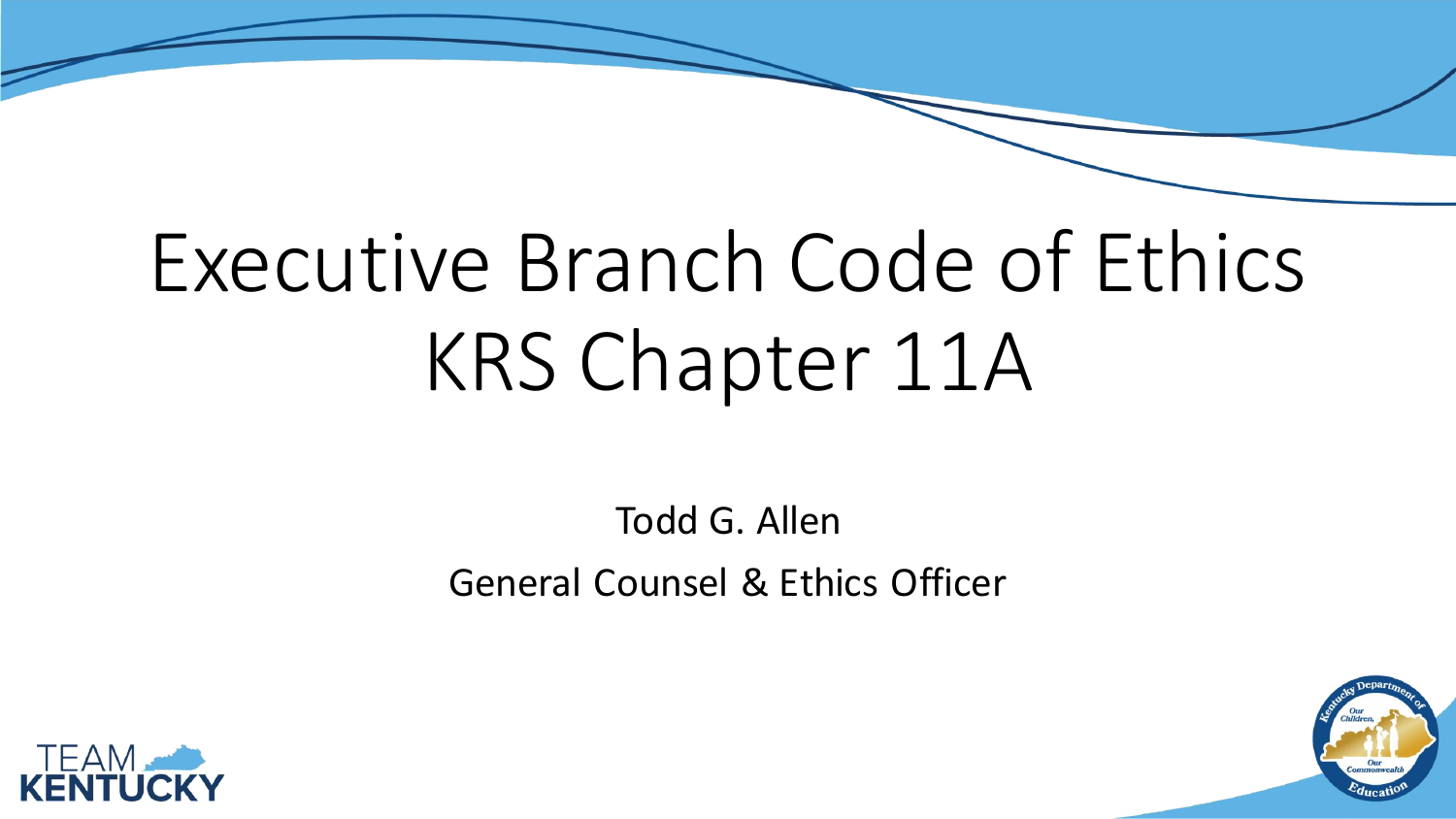## What's the big picture?

- A public servant shall work for the benefit of the people of the Commonwealth.
- Public office is a public trust and requires that:
	- Public servants be independent and impartial;
	- Government policy and decisions be made through the established process of government;
	- Public servants not use public office to obtain private benefit; and
	- The public has confidence in the integrity of its government and public service.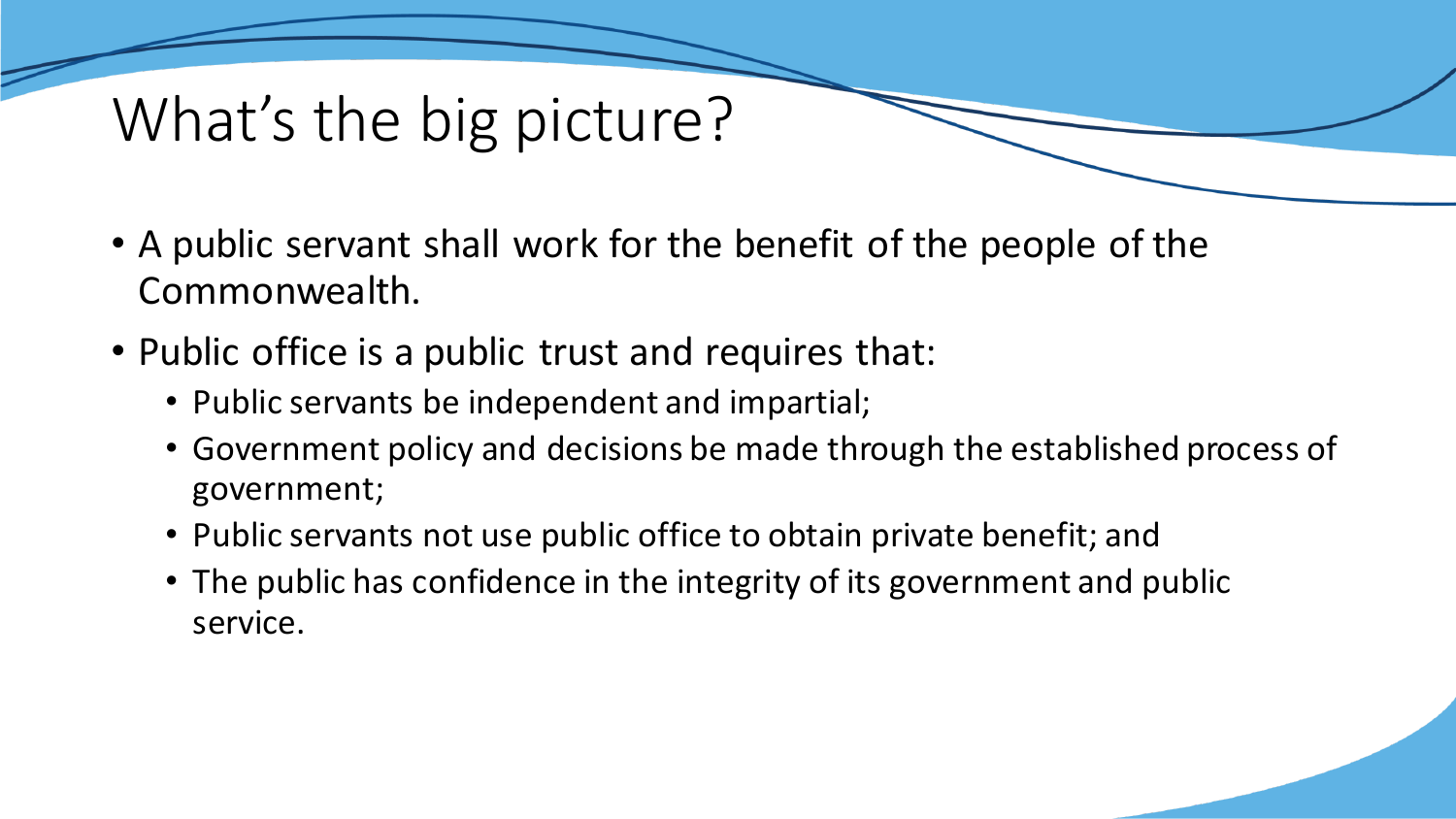## BOPTROT gives rise to Code of Ethics

- 1990 FBI Investigation BOPTROT
	- Lead to passage of Legislative Branch Code of Ethics and Executive Branch Code of Ethics.
- 1992 Executive Branch Code of Ethics KRS Chapter 11A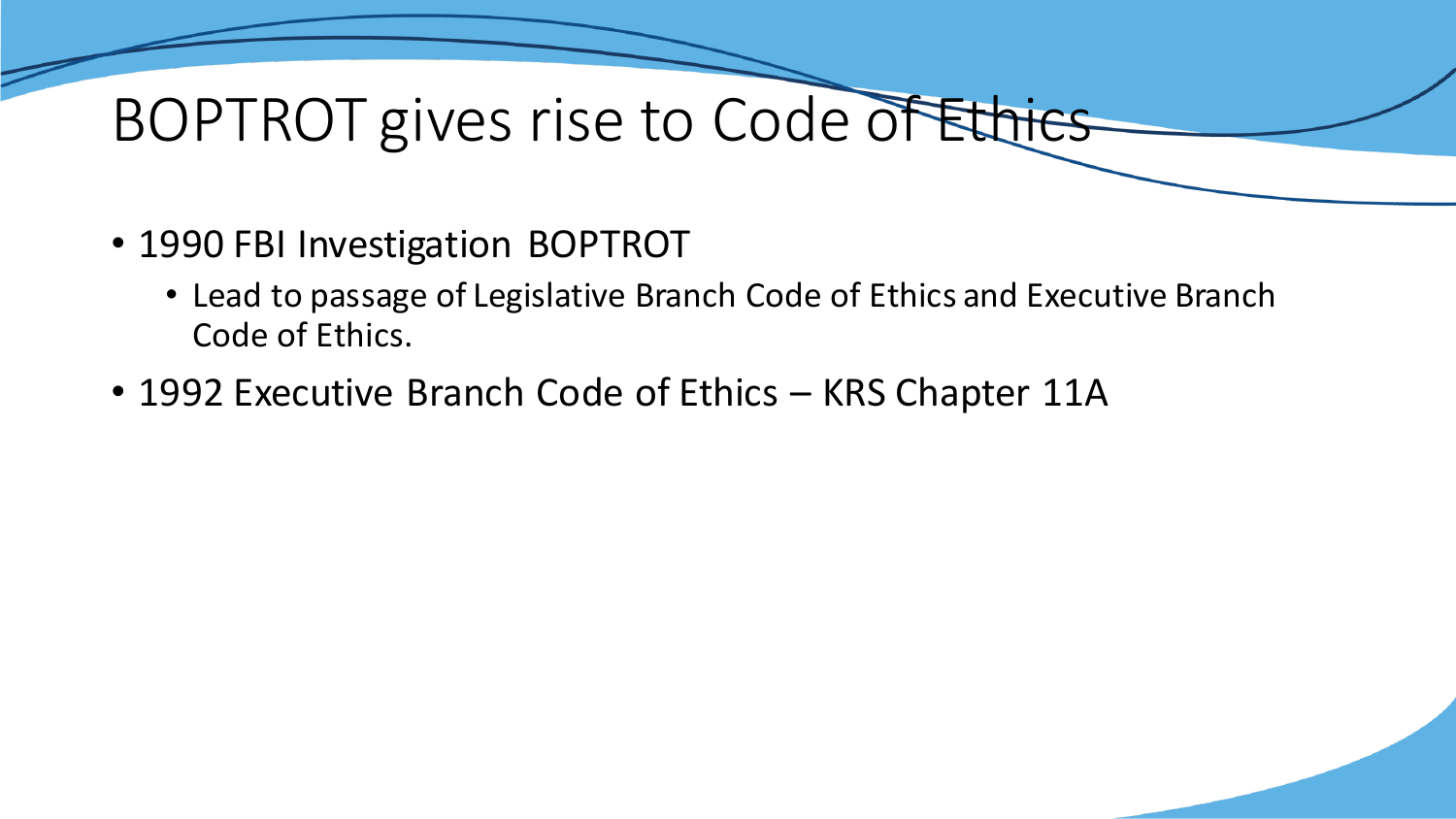**KBE Members are "Public Servants" and "Officers" under the Code of Ethics. So, all provisions of the Code of Ethics apply to KBE members.**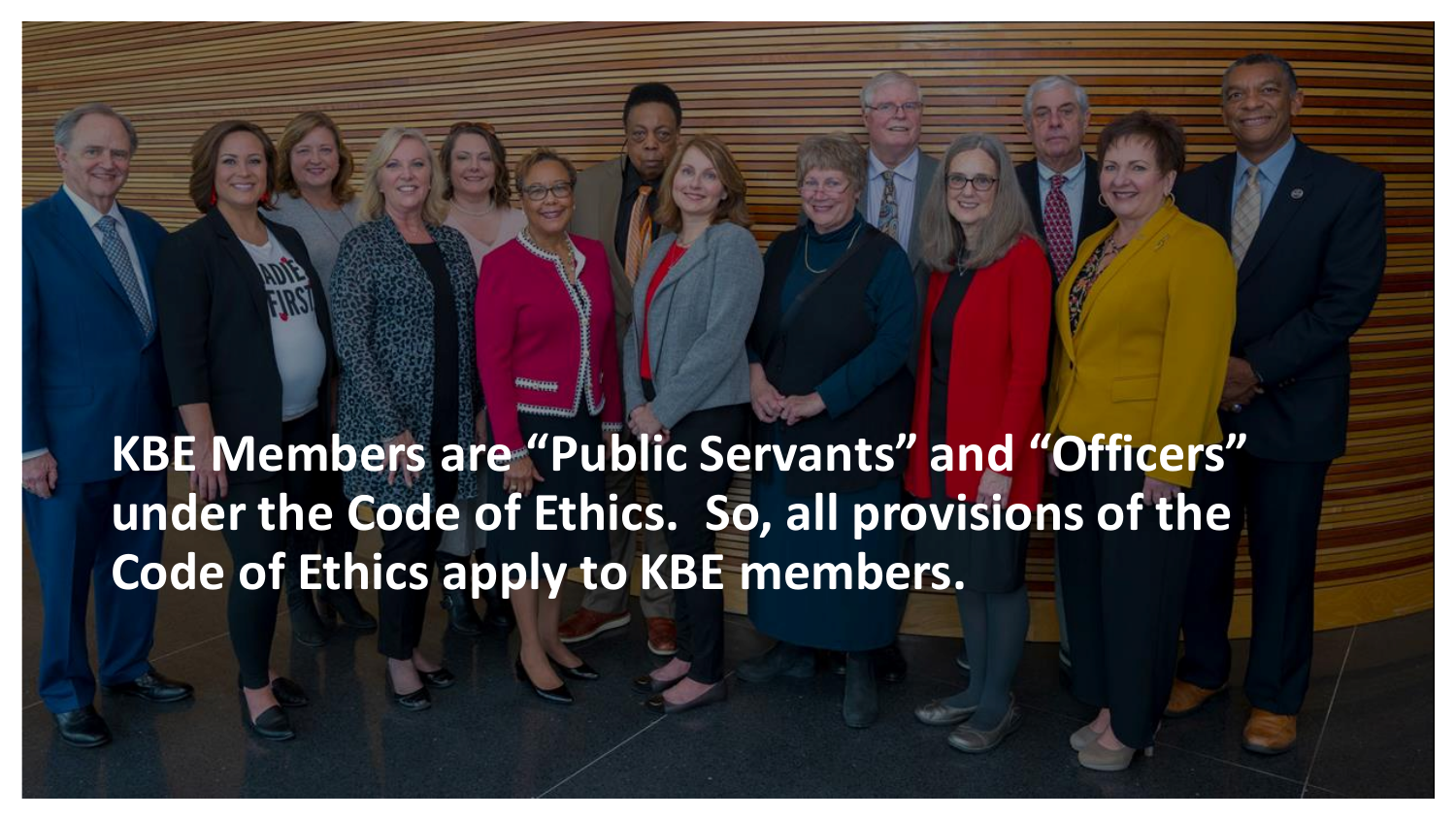## Avoiding conflicts…

- No public servant, by himself or through others, shall knowingly:
	- **Use or attempt to use his influence** in any matter which involves a substantial conflict between his personal or private interest and his duties in the public interest;
	- **Use or attempt to use any means to influence a public agency** in derogation of the state at large;
	- **Use his official position or office to obtain financial gain** for himself or any members of the public servant's family; or
	- **Use or attempt to use his official position to secure or create privileges**, exemptions, advantages, or treatment for himself or others in derogation of the public interest at large.
- If a public servant appears before a state agency, he shall avoid all conduct which might in any way lead members of the general public to conclude that he is using his official position to further his professional or private interest.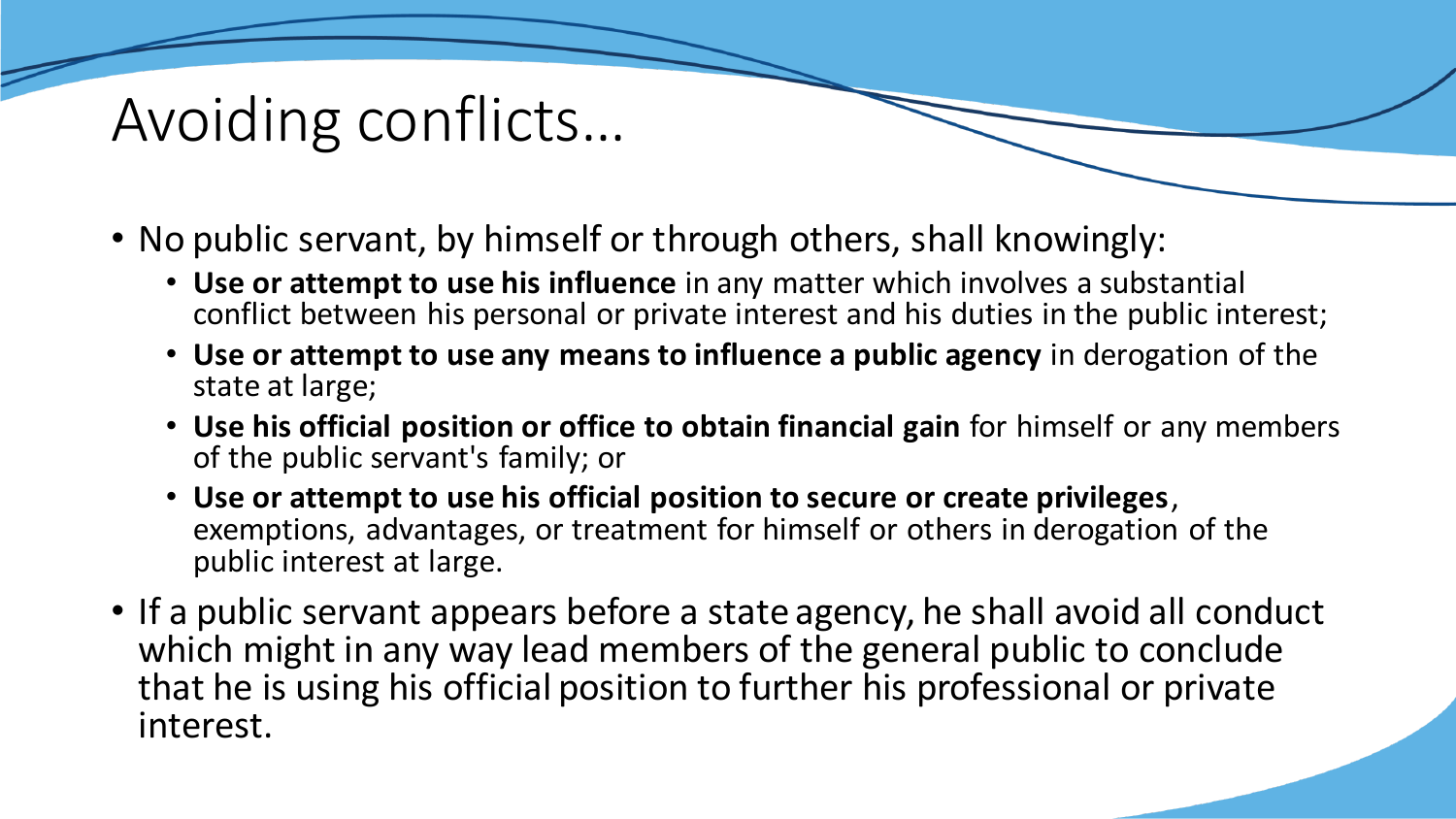#### Some examples…

- The Deputy Secretary of a Cabinet (an Officer) is prohibited from calling subordinate employees to solicit campaign contributions from them, based on their salary, for the re-election of a constitutional officer.
- A Cabinet Secretary (an Officer) may attend a conference hosted by a state vendor, but should pay any fee charged to those in attendance.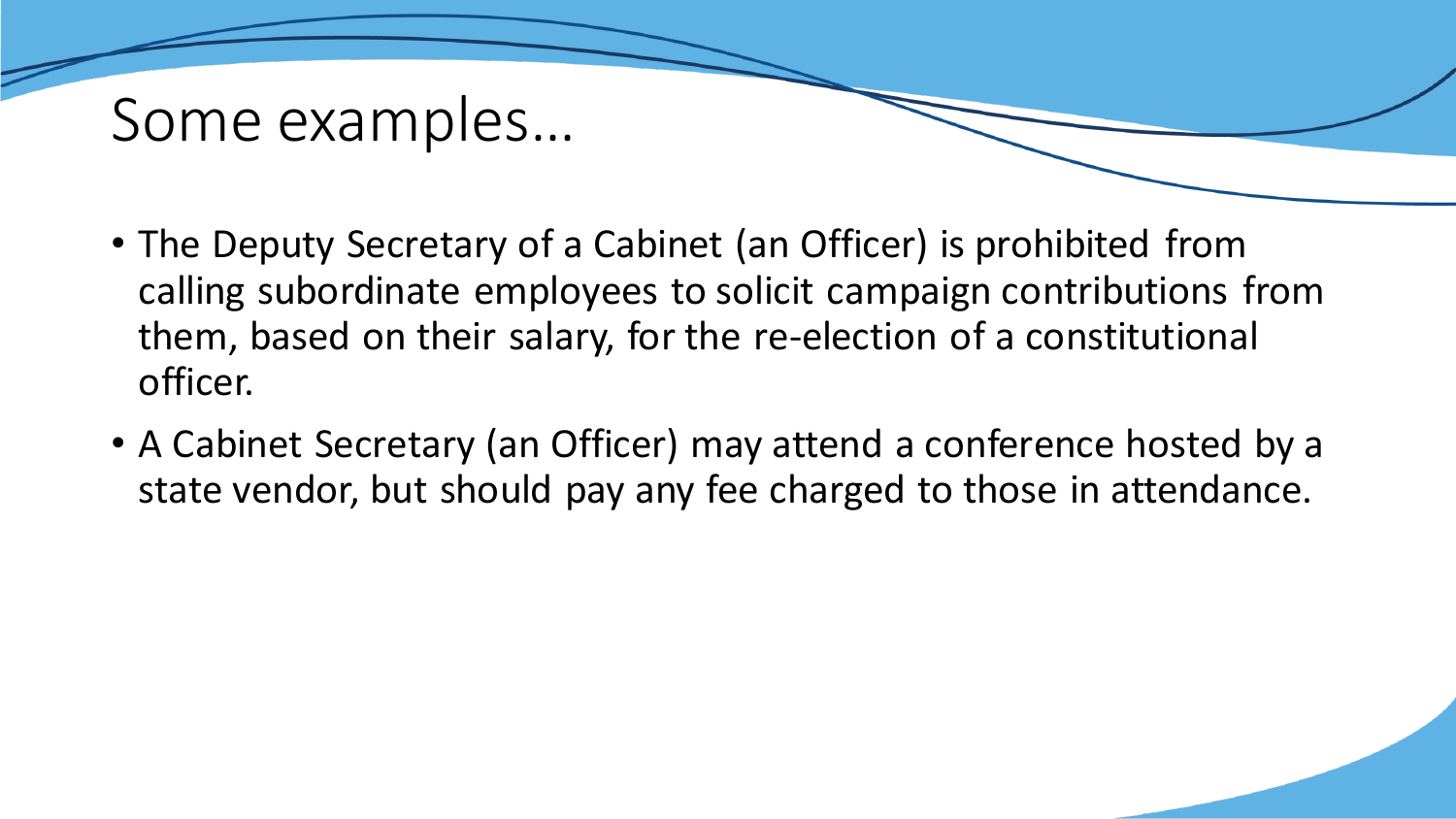### Endorsements

#### • Active Endorsements are **Prohibited**

- Public servants, acting as representatives of their agencies, should take great care **not to appear that they are endorsing or promoting a specific product or company** if that entity is regulated by or doing business with their agency.
- Public servants should **not actively endorse or promote a company when no corresponding public benefit** to the citizens of the Commonwealth, or to the state's economic development, will occur.
- Public servants should **not make statements indicating a product or service is better than other products or services**, or prejudging a future business relationship.
- Passive Endorsements are **Acceptable**
	- Information concerning vendors should be limited to verifying the existence of a contract, the facts of the performance of services or the receipt of a product, and whether or not the product or performance is satisfying the scope of the contract.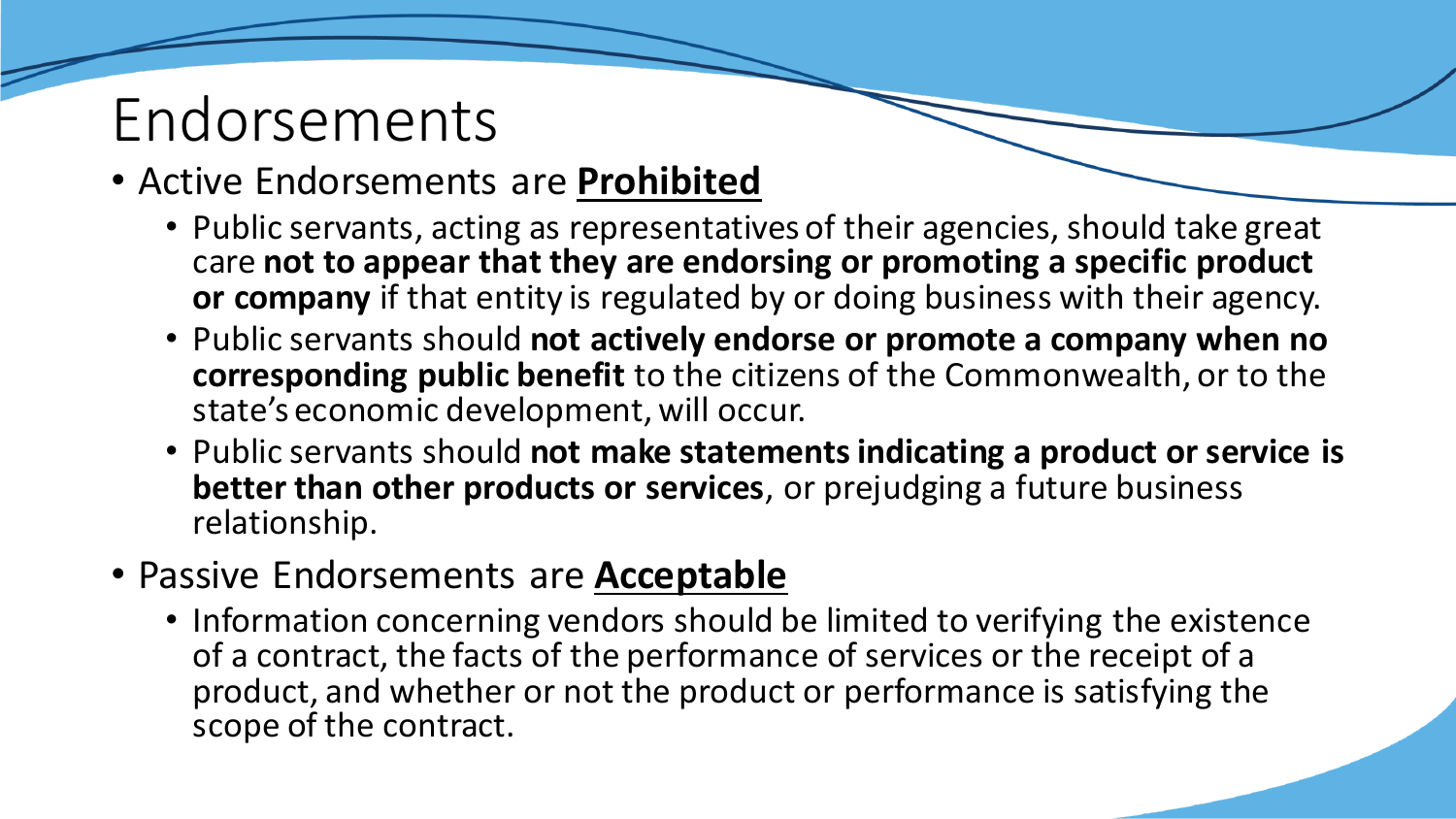- Preferential Treatment of Family Members
	- Public servants should not interview, recommend, or approve their family members for positions within their agency. They should not directly supervise, evaluate, or participate in disciplinary action related to a family member.
	- "Family" includes: spouse, children, parents, brother, sister, grandparent, grandchild, father-in-law, mother-inlaw, brother-in-law, sister-in-law, sonin-law, daughter-in-law, stepfather, stepmother, stepson, stepdaughter, stepbrother, stepsister, half brother, or half sister.
- Abuse of State Time and Resources
	- Examples
		- An officer traveling to an approved out-of-state conference should not book a more expensive flight in order to travel to an additional location to combine business with pleasure.
		- A public servant should not use her state issued email address, cell phone, office space, and sick leave to run a private business on state time, even if she is getting her state work completed on time.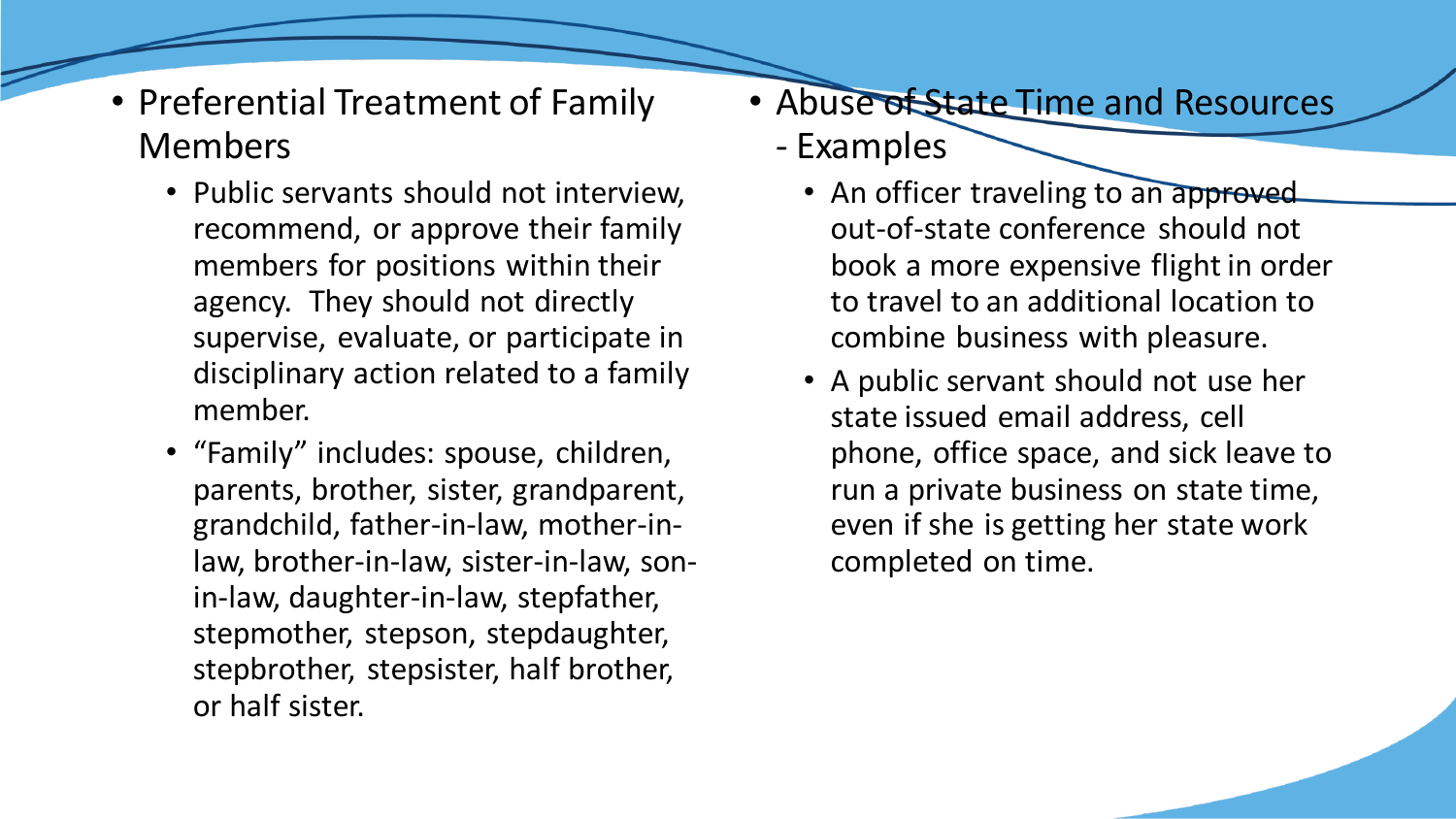## Disclosing Information & Self-Dealing

- Public servants shall not:
	- Disclose or use confidential information acquired in the course of official duties to further their own economic interests.
	- Receive, directly or indirectly, any interest or profit arising from the use or loan of public funds in the servant's hands or to be raised through any state agency.
	- Act as a representative or agent for the Commonwealth or any agency in the transaction of any business or regulatory action with himself, or any business in which the public servant or a member of his family has any interest greater than 5% of the total value thereof.
	- Hold, bid on, negotiate or enjoy, in whole or in part, any contract, lease, sale, or purchase made, entered into, awarded, or granted by the public servant's agency.
	- Accept compensation, other than that provided by law for public servants, for performance of official duties without the prior approval of the Ethics Commission.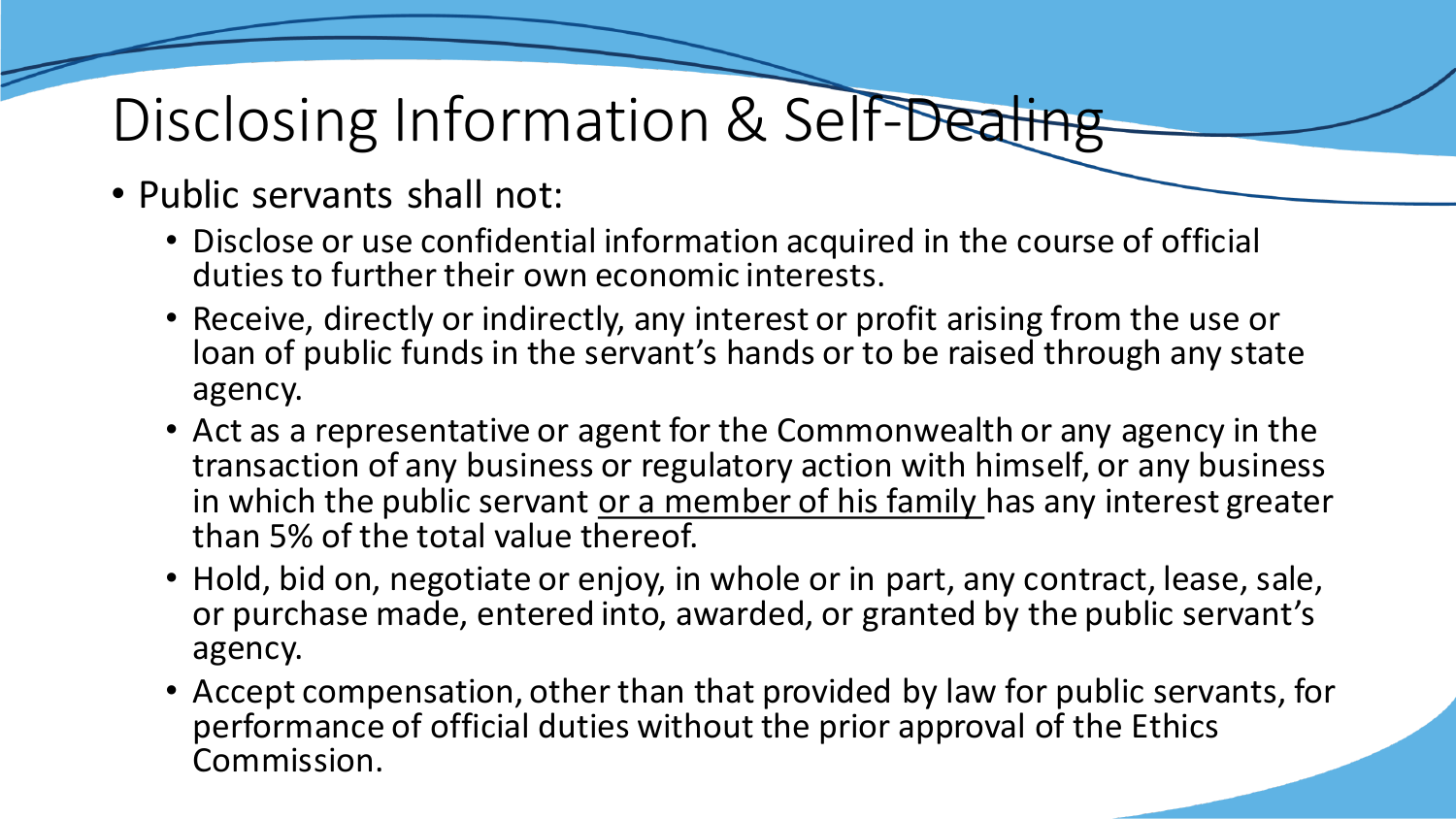## Examples…

- The spouse of the director (an Officer) of the division responsible for telecommunications owns an interest of more than 5% in a communications company that does business with the division for which the director works. The spouse may retain an interest in the company up to a value of 5%, but must divest any interest owned over 5%.
- A state employee cannot use her position to represent her agency in negotiations to have a business owned by her husband provide promotional products for events held by her agency.
- A Cabinet Secretary (an Officer) is asked to give a commencement address at a state university. Part of the Secretary's official duties involves speaking at commencement ceremonies. Without approval of the Ethics Commission, the Secretary may not accept payment for the speaking engagement. However, his agency may be reimbursed for his time and expenses.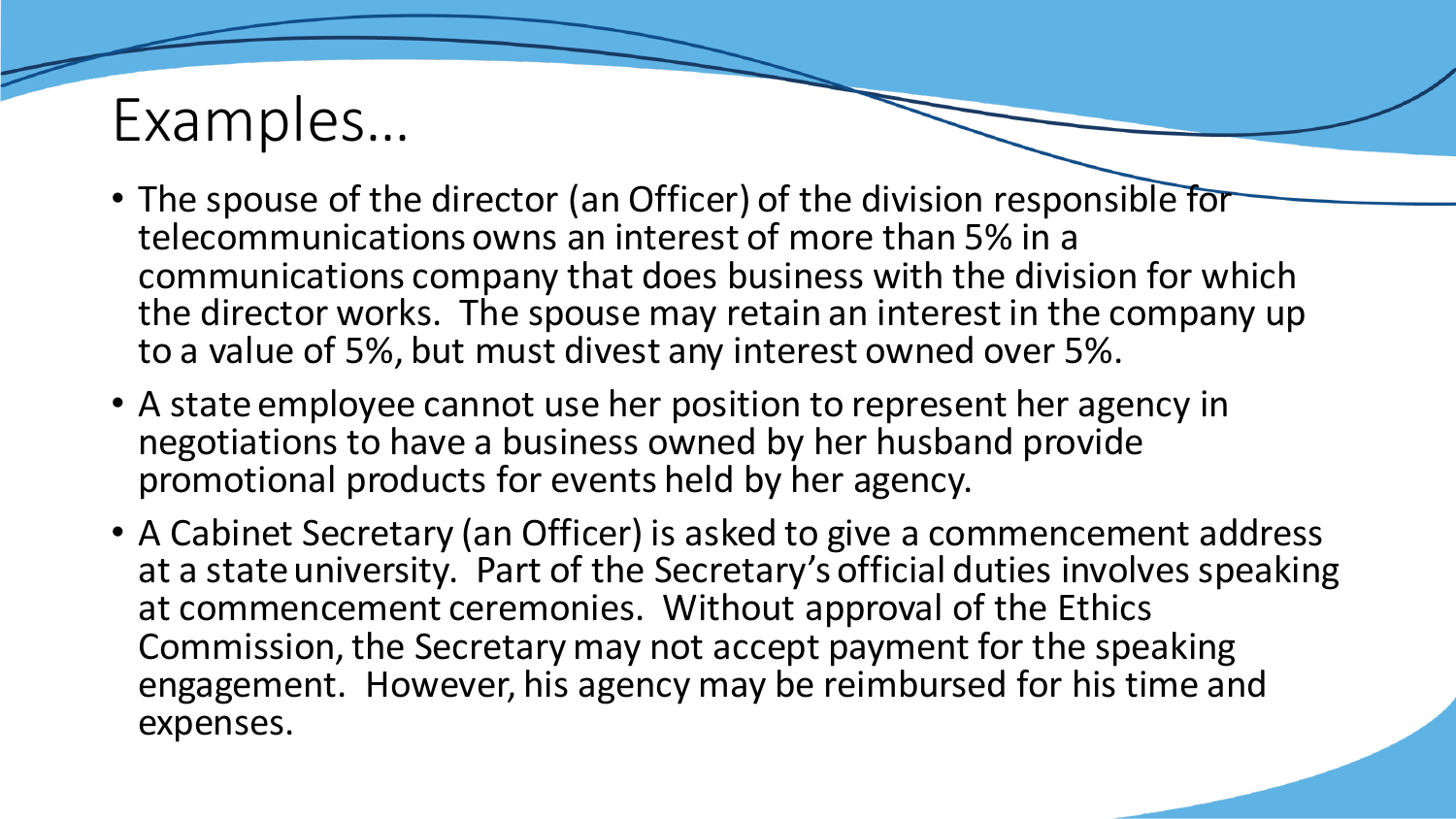## Gifts

- You, your spouse, or your dependent child shall not knowingly accept gifts or gratuities totaling a value greater than \$25 in a **single calendar year**  from any person or business that does business with, is regulated by, is seeking grants from, is involved in litigation against, or is lobbying or attempting to influence the actions of your state agency, or from any group or association which has its primary purpose the representation of such persons or businesses.
- Gifts that are permitted:
	- From family members in their capacity as family members;
	- Door prizes available to the public;
	- Tickets for admission to sporting events if you pay face value for the tickets;
	- The waiver of a registration fee for a presenter at a conference training event.
- All gifts, even if allowable, from a single source received by an officer which exceed \$200 in value must be disclosed on the Statement of Financial Disclosure.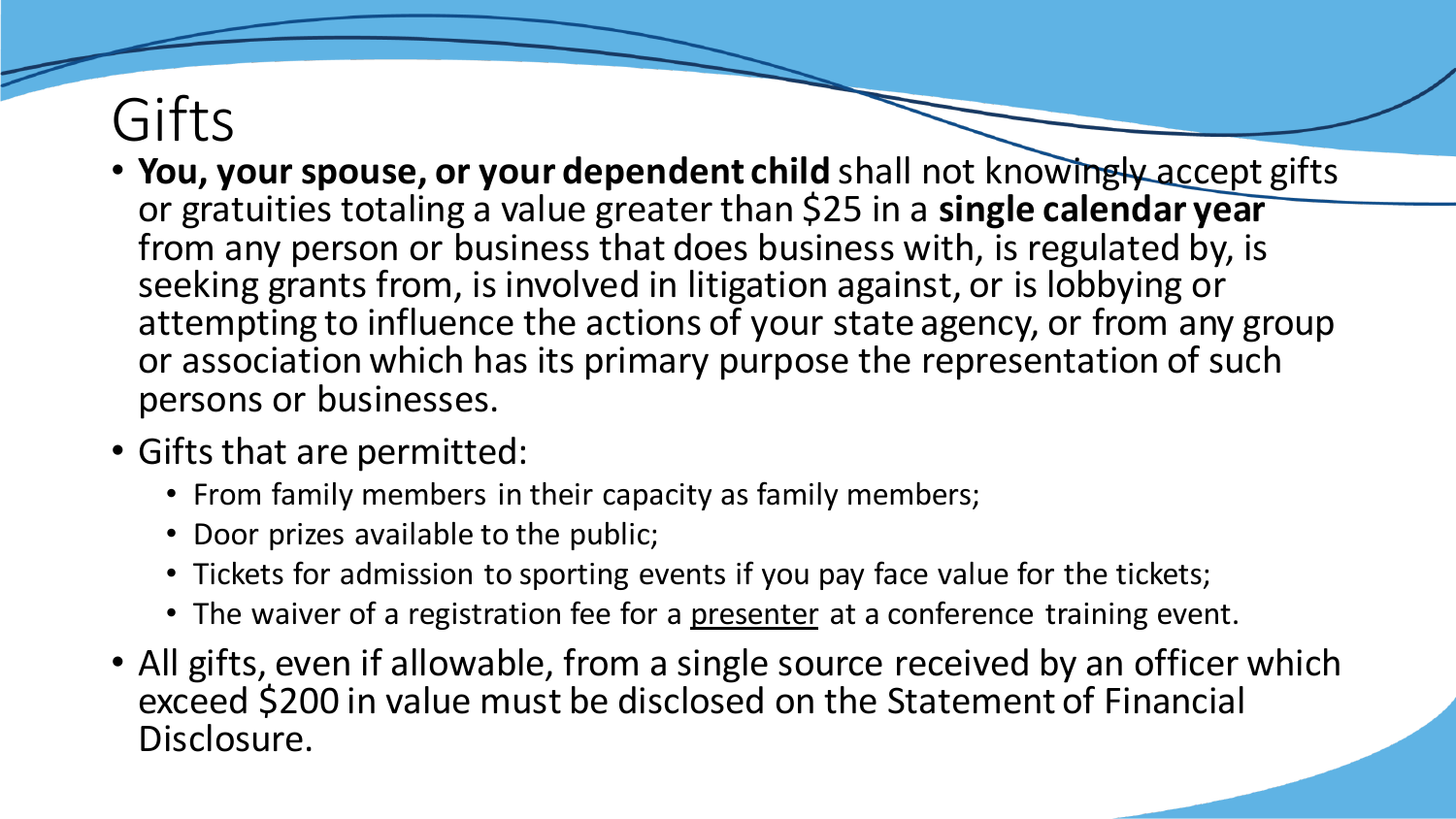## If you accepted a gift…

- If you accepted a gift you should not accept:
	- Return the gift to the giver; or
	- Pay the giver the market or face value of the gift.
- If these options are not practicable, you should:
	- Donate the gift to charity; or
	- Destroy the gift.
	- In either event, document how you disposed of the gift.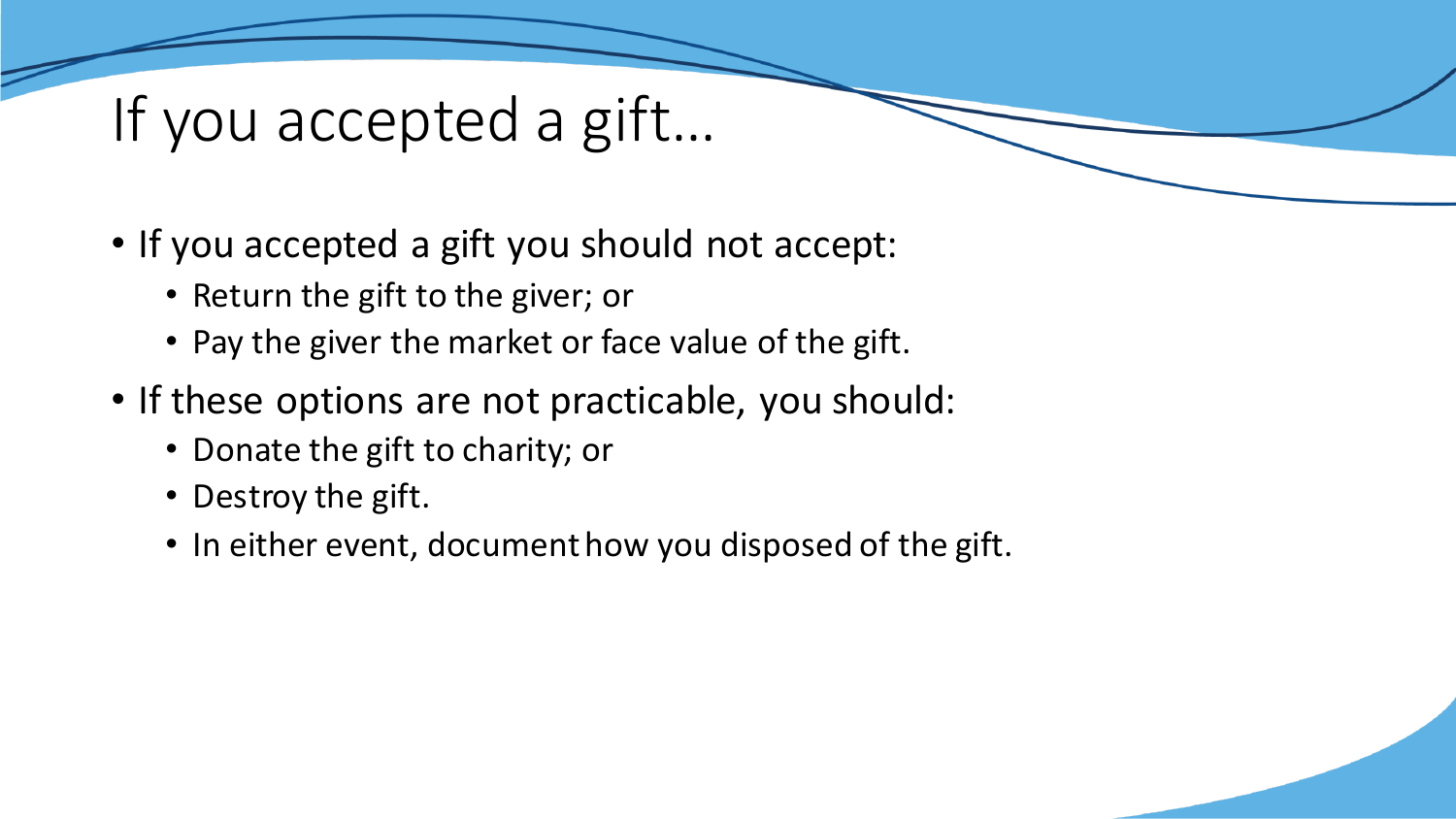### Examples

- A Cabinet Secretary (an Officer) cannot accept reimbursement for the cost of attending a program sponsored by a national association that represented entities regulated by the agency because the reimbursement for travel expenses in excess of \$25 in a calendar year may not be accepted from a business regulated by the agency.
- A Cabinet Secretary (an Officer) receives a painting with a \$300 value from an old college friend who has no business or regulatory relationship with the state. The officer may accept the painting, but must report the gift on his Statement of Financial Disclosure filed with the Commission.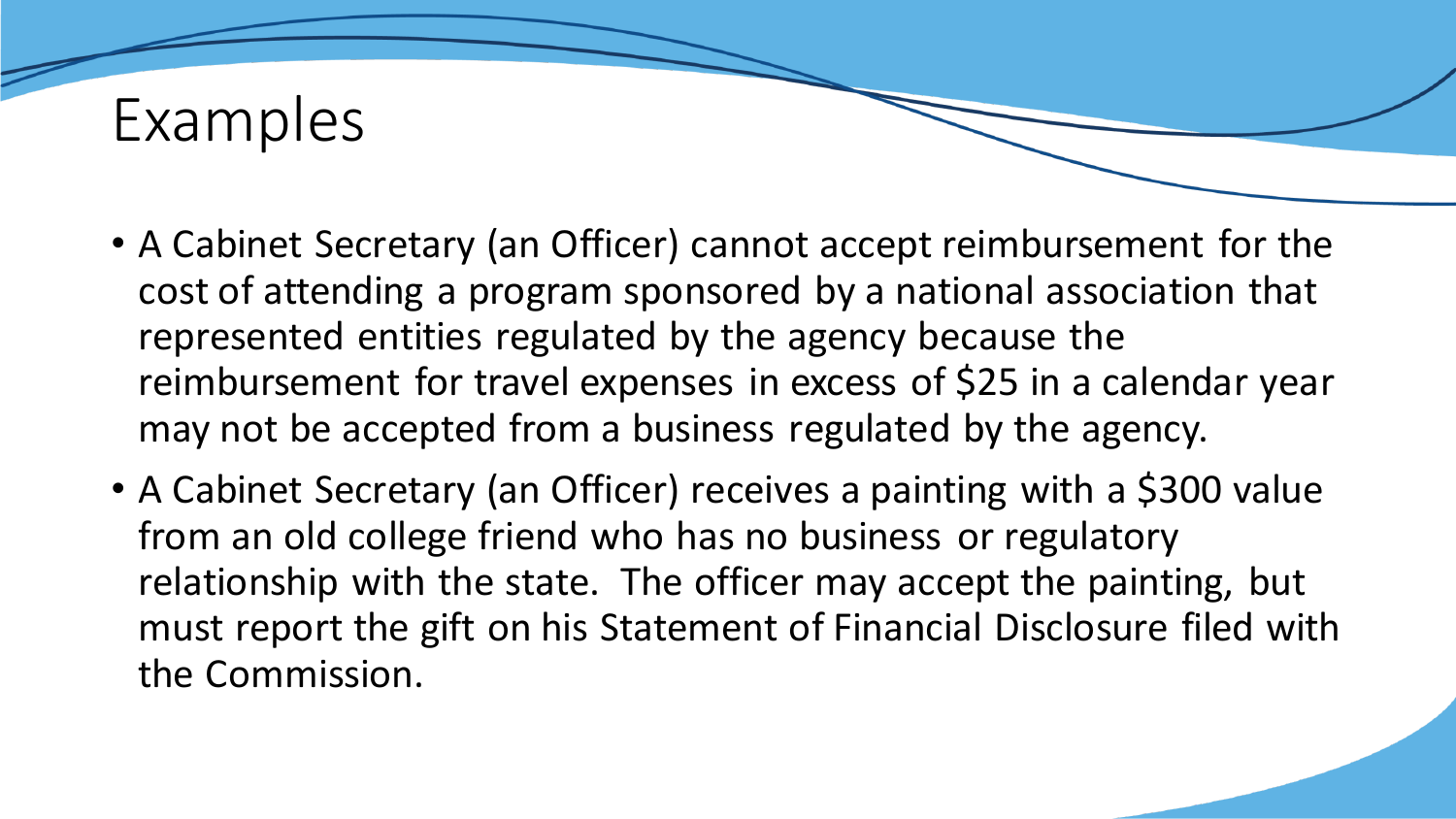## Abstaining from a decision.

- In determining whether to abstain from action on an official decision because of a possible conflict of interest, a public servant should consider the following:
	- Whether a substantial threat to his independence of judgment has been created by his personal or private interest;
	- The effect of his participation on public confidence in the integrity of the executive branch;
	- Whether his participation is likely to have any significant effect on the disposition of the matter;
	- The need for his particular contribution, such as special knowledge of the subject matter, to the effective functioning of the executive branch; or
	- Whether the official decision will affect him in a manner differently from the public or will affect him as a member of a business, profession, occupation, or group to no greater extent generally than other members of such business, profession, occupation, or group.
- When abstaining from action, the public servant shall disclose in writing that he has or may have a personal or private interest in the matter.